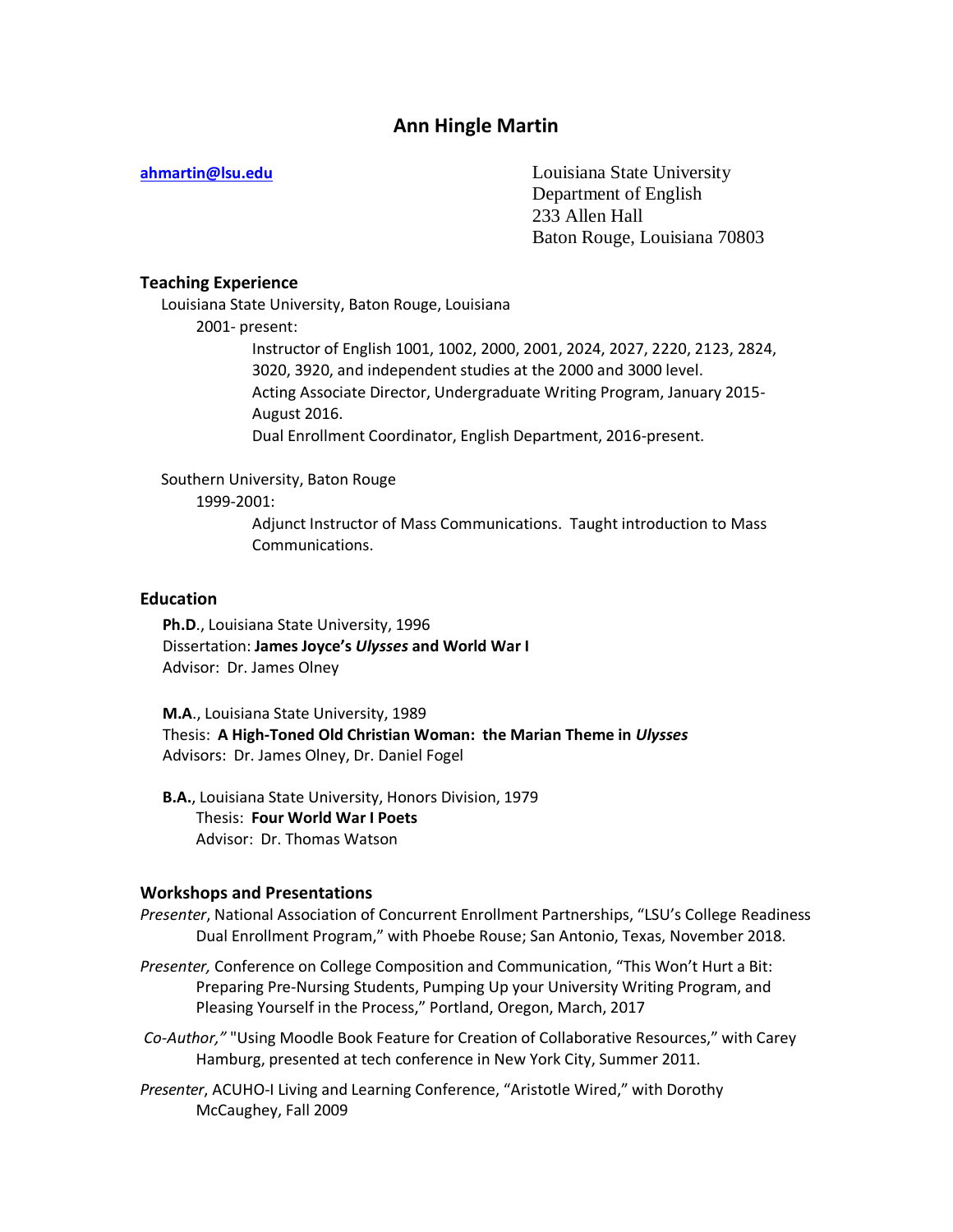*Curriculum vitae* Dr. Ann Martin – page 2

- *Presenter*, ACTC, "Teaching the Classics in a Public Research University," with Dr. James D. Hardy, Spring 2009.
- *Presenter*, Gulf-South Conference on Service-Learning, "How Sausage is Made," with Dorothy McCaughey, Spring 2009
- *Presenter*, Gulf South Conference on Service-Learning, "Why Students Don't Want to Do Service-Learning," Spring 2007
- *Presenter*, Baton Rouge Community College Conference on Writing, "Engaging With Public Policy through Service Learning," with Erica Zimmer, Spring 2006
- *Presenter*, LACC, "Odysseys: Teaching the Classics with ePortfolios," with Dorothy McCaughey and Christine Cowan, November 2006
- *Presenter*, Conference on Catholicism in Literature, University of Arkansas, May 1995: "A High-Toned Old Christian Woman"

#### **Awards**

George H. Deer Distinguished Teaching Award, 2014 Tiger Athletic Foundation Teacher of the Year, 2012 Gulf-South Service-Learning Award, 2012 Alpha Lambda Delta teaching award, each year from 2001 to present Various fraternity and sorority favorite professor, each year from 2001 to present LSU Student Government Teacher of the Year, 2003 Tiger Athletic Foundation Teacher of the Year, 2003 Nominated for Sigma Tau Delta Favorite Professor Award, 2007, 2008, 2010

# **Research and Creative Activities**

*Campus Crisis: How Money, Technology and Policy Are Changing the American University,* with Dr. James D. Hardy, Jr., McFarland Press, 2017 *"Light of My Life: Love, Time, and Memory in Nabokov's Lolita*, with Dr. James D. Hardy, Jr., McFarland Press, 2011 Reviewed article on *Lolita* for *Renascence*, Fall 2011*.*

# **Professional Organizations and Public Service**

National Association of Concurrent Enrollment Partnerships Faculty advisor, Sigma Tau Delta at LSU National Council of Teachers of English/CCCC President of Board, Moonlark Productions (2001-2007) Community Fund for the Arts Grants Committee (2000-2007) Awards Panel, Gulf South Service-Learning Conference Guest instructor, St. Joseph's Academy Honors English classes Academic liaison for Grandparents Raising Grandchildren Judge, Poetry Slam, Catholic High School/St. Joseph's Academy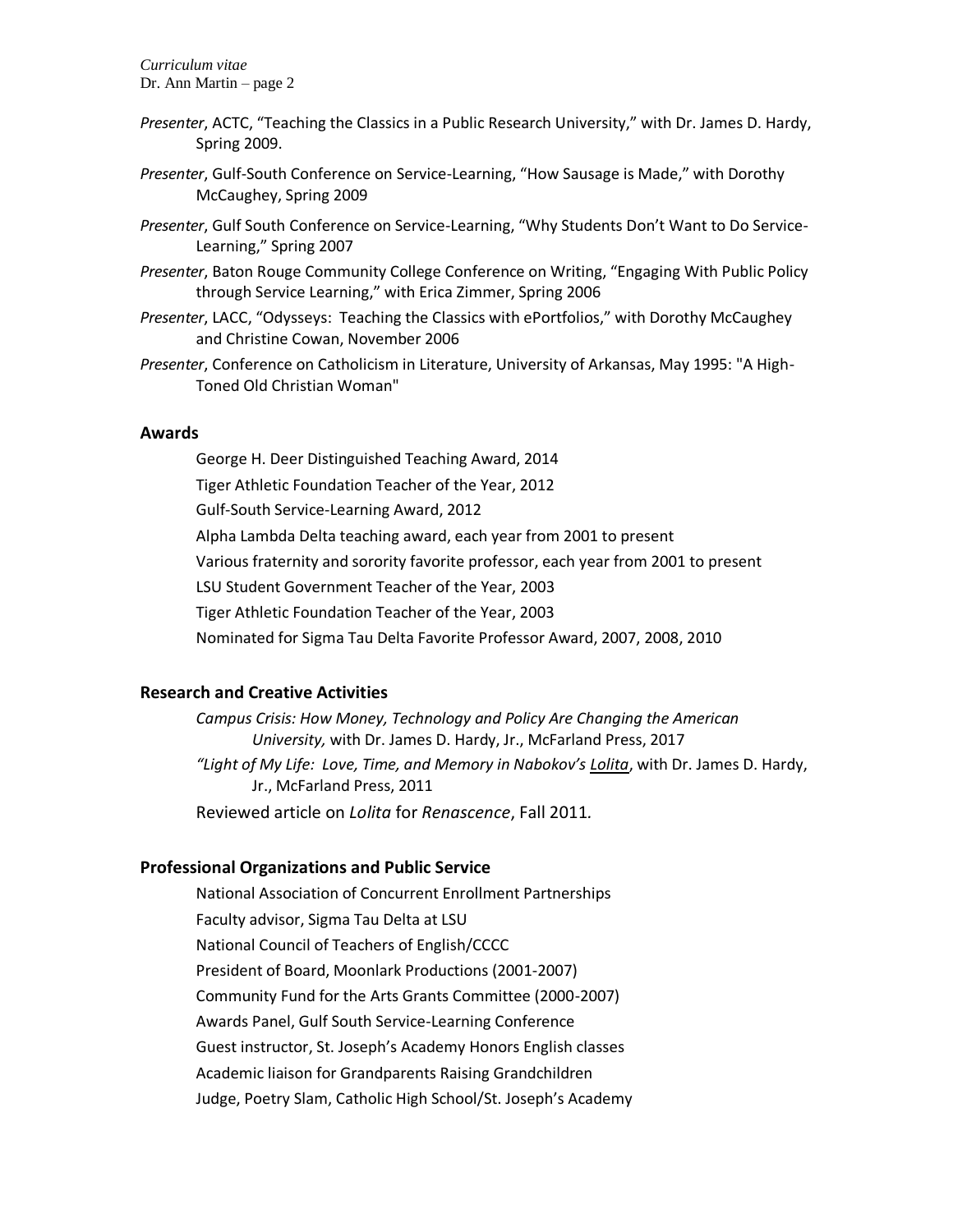*Curriculum vitae* Dr. Ann Martin – page 3

### **University Service**

*Instructor*, Osher Lifelong Learning Studies (Lagniappe) Fall 2007-2015) Courses taught:

> "James Joyce's *Ulysses*" "Time and Modernist Poetry" "What is the South?" "*Madame Bovary*" "World War I: Texts and Contexts" "Psychology and Literature" "William Butler Yeats"

"Irish Literature, Prehistory to Present"

*Instructor,* Cypress Residential College, 2016 to present *Instructor*, Herget Residential College, 2005 to 2016 *Instructor*, LSU in Ireland Summer Study, Summer 2008 *Instructor*, Laville Honors Residential College, 2006 *Instructor*, Broussard Residential College, 2003-2005 *Faculty Committee Member,* University Hearing Panel *Faculty Advisor*, LSU's Pre-Nursing Organization *Presenter, LSU Tech Fair:* Moodle book (Spring 2010) *Chair*, Master Plan Sub-Committee of LSU Faculty Senate Long-Range and Planning Committee (2006) *Member,* University Hearing Panel *Member*, Faculty Book Club *Member,* LSU Faculty Senate Long-Range and Planning Committee (term 2003-2006) *Panelist*, Center for the Freshman Year: three summer sessions of Freshman Orientation (summer 2006 and 2007) *Participant*, ETS Pilot Project (2002-2003)